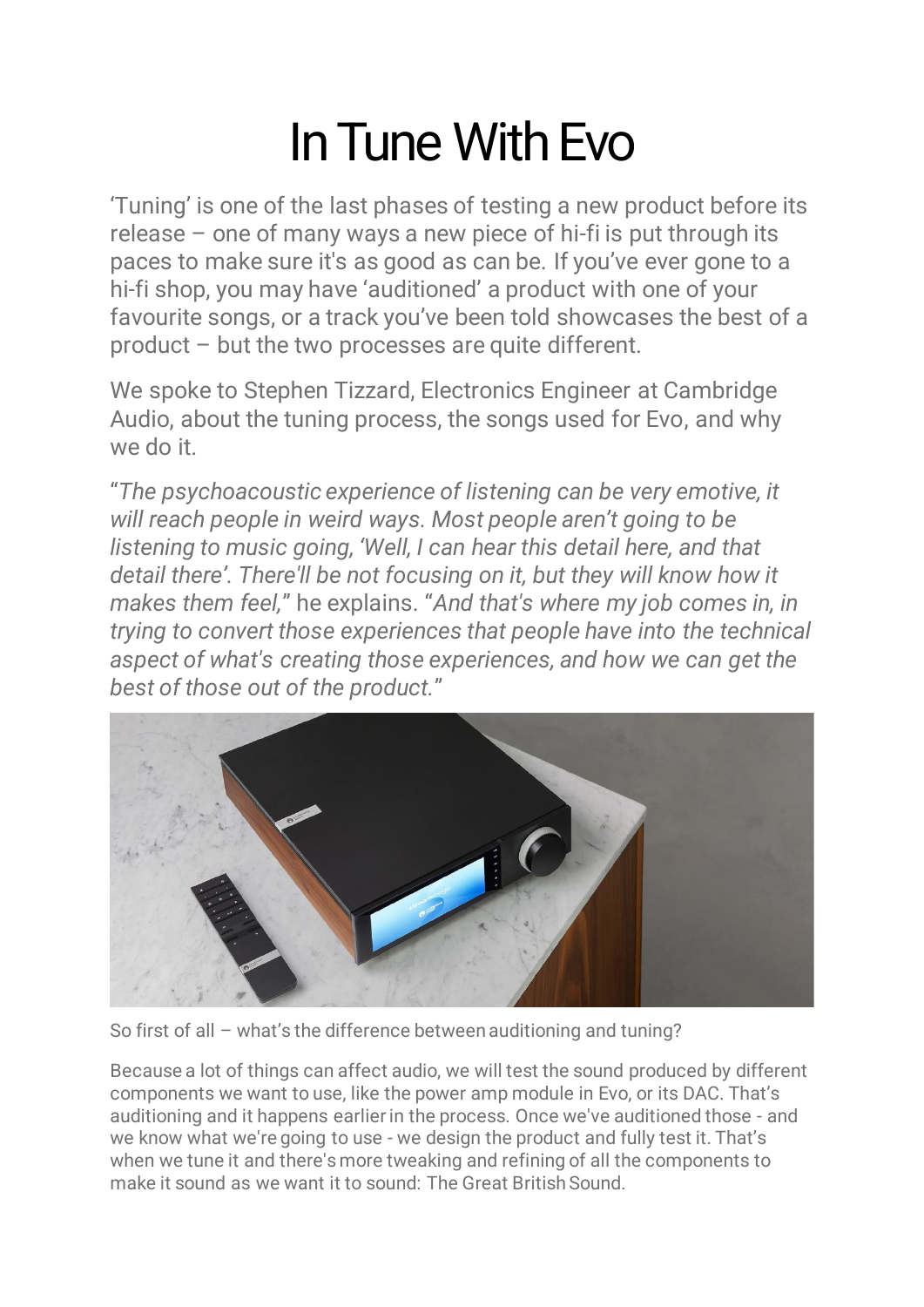At the end of tuning, when you've got a finished product, you get the listening panel in and they do tests on one product versus another. That's the second stage of the auditioning process.

Are different songs used in each stage of testing?

Yes and no. If I'm tuning, I will find the songs that best represent differences between certain things that I'm unsure about. So for example, comparing timing in the Evo vs. the CXA81, that will be more apparent in some songs over others. I've got a set of songs I'll choose and I change them occasionally, but they're songs that have proven to be good for picking out those certain things.

In a way, we want to listen to a worst case – you don't want to choose a song that's subtle.

Another thing we have to keep in mind is the recording quality [of songs]. There's no point in using super squeaky clean, modern audio recordings alone, because that's not what everyone's going to be listening to. We add grittier '70s and '60s recordings in there that are a bit noisier. When we tested CX, we added some Ramones into our repertoire, and then for Evo, I've used some old Elvis Costello tracks for the tuning, because they can be quite raw recordings.

So what kind of songs would you use to test something like timing? And actually, what is timing?

It's like the start of a note, and how urgent or accurate it is and how it lines up across all the frequencies. A drummer's timing is never perfect, but in modern recordings, they are near perfect. Because the computer or a producer will have brought all the beats in line, you'll find that for certain modern recordings, the timing should be spot on in theory. You should be able to hear the hi-hat and the bass drum and the snare lining up, or if there's a few more syncopated rhythms going on there, they'll sound off from each other but in a good way, like it's supposed to.

There's a couple of tracks I use to determine that kind of thing – the two elements of timing, the actual accuracy of the note itself, and does it have that impact? If there's a big hit, like an orchestral hit, or a big beat going on, can you feel it? And is it right there? Because the timing and how that lines up in the actual track, if it's slightly off, you can't hear it in terms of, 'Oh, I know this is late' or 'that's early', but it will affect how it makes you feel.

One of the tracks used was 'To the Blade' by Everything Everything. That has a lot of good moments in it and some big differences in sections. It starts out very sparse with not much going on and then suddenly you get a big hit when the rest of it comes in. Then the next section has some really fast hi-hat stuff, and if the timing's off on that, you can tell because it sounds really messy. But if it's accurate, it sounds together and all there.

Another one was 'Kick Out the Jams' by The Presidents of the United States of America. That is an incredibly messy track. I even used 128 kbps MP3 for that one to see how it does with some pretty poor quality stuff. I say poor quality, it's very much